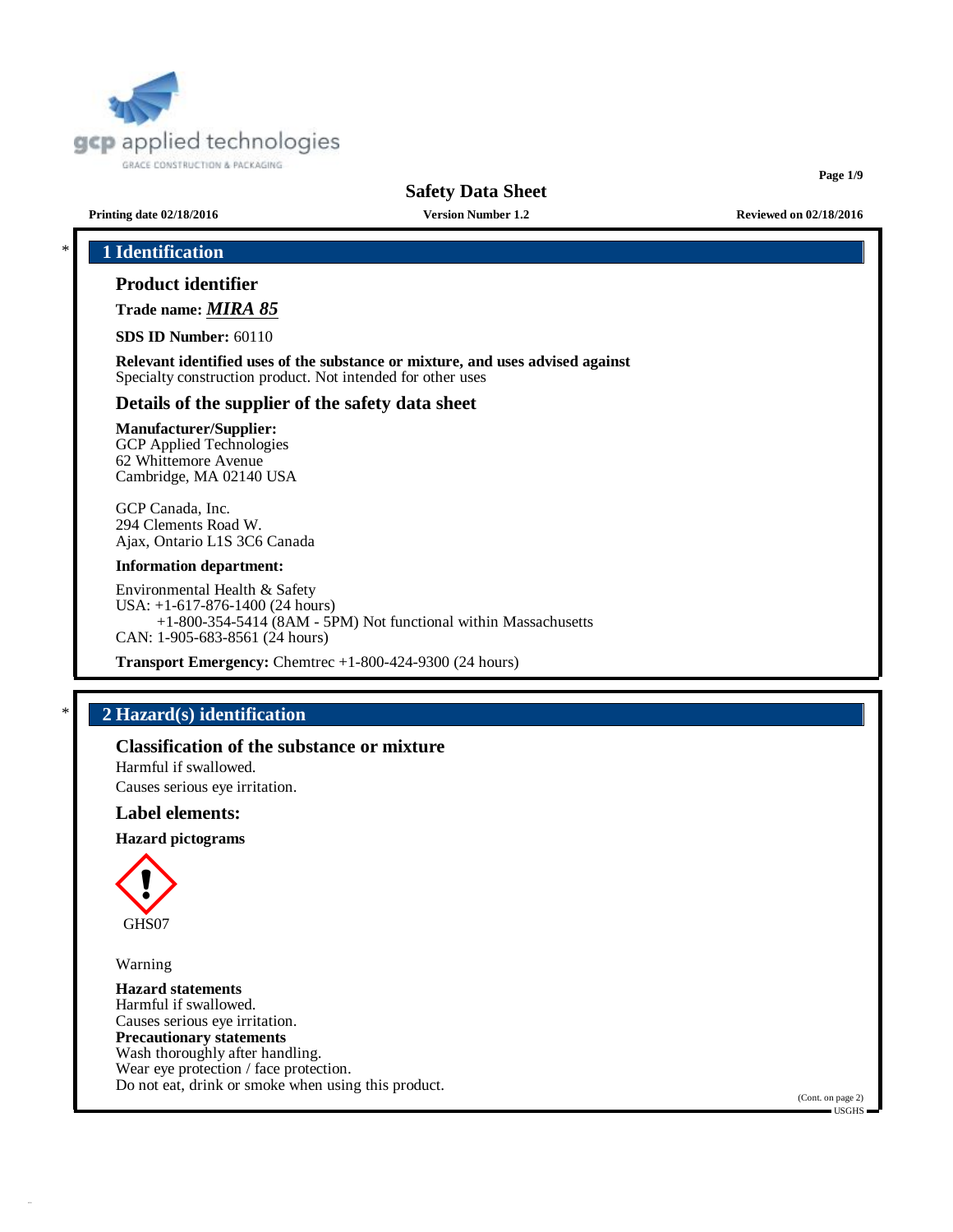**Printing date 02/18/2016 Version Number 1.2 Reviewed on 02/18/2016**

# **Trade name:** *MIRA 85*

If in eyes: Rinse cautiously with water for several minutes. Remove contact lenses, if present and easy to do. Continue rinsing.

If eye irritation persists: Get medical advice/attention. IF SWALLOWED: Call a POISON CENTER/doctor if you feel unwell. **NFPA ratings (scale 0 - 4)**



**HMIS-ratings (scale 0 - 4)**

**HEALTH**  FIRE **REACTIVITY** 0  $\overline{2}$  $\boxed{1}$  $Health = 2$  $Flammability = 1$ Reactivity  $= 0$ 

# **Other hazards**

**Results of PBT and vPvB assessment**

**PBT:** Not applicable. **vPvB:** Not applicable.

# \* **3 Composition/information on ingredients**

# **Chemical characterization: Mixtures**

**Description:** Mixture of the substances listed below with additional nonhazardous ingredients.

| <b>Hazardous components:</b> |                                           |                 |  |
|------------------------------|-------------------------------------------|-----------------|--|
|                              | 141-53-7 Sodium formate                   | $10 - 20%$      |  |
|                              | $\overline{540-72-7}$ Sodium thiocyanate  | $15.0 - 10.0\%$ |  |
|                              | 140-07-8 Tetrahydroxyethylethylenediamine | 2.0-5.0%        |  |
|                              | 102-71-6 Triethanolamine                  | $1.0 - 2.0\%$   |  |

**Additional information:** For the wording of the listed hazard phrases refer to section 16.

# \* **4 First-aid measures**

# **Description of first aid measures**

#### **General information:**

Get medical advice/attention if you feel unwell.

#### **After inhalation:**

Supply fresh air. If required, provide artificial respiration. Keep patient warm. Consult doctor if symptoms persist.

#### **After skin contact:**

Immediately wash contaminated skin with soap or mild detergent and water. If this chemical soaks clothing, immediately remove clothing and wash skin.

### **After eye contact:**

Rinse opened eye for several minutes under running water.

Rinse cautiously with water for several minutes.

Seek immediate medical advice.

(Cont. on page 3) USGHS

(Cont. from page 1)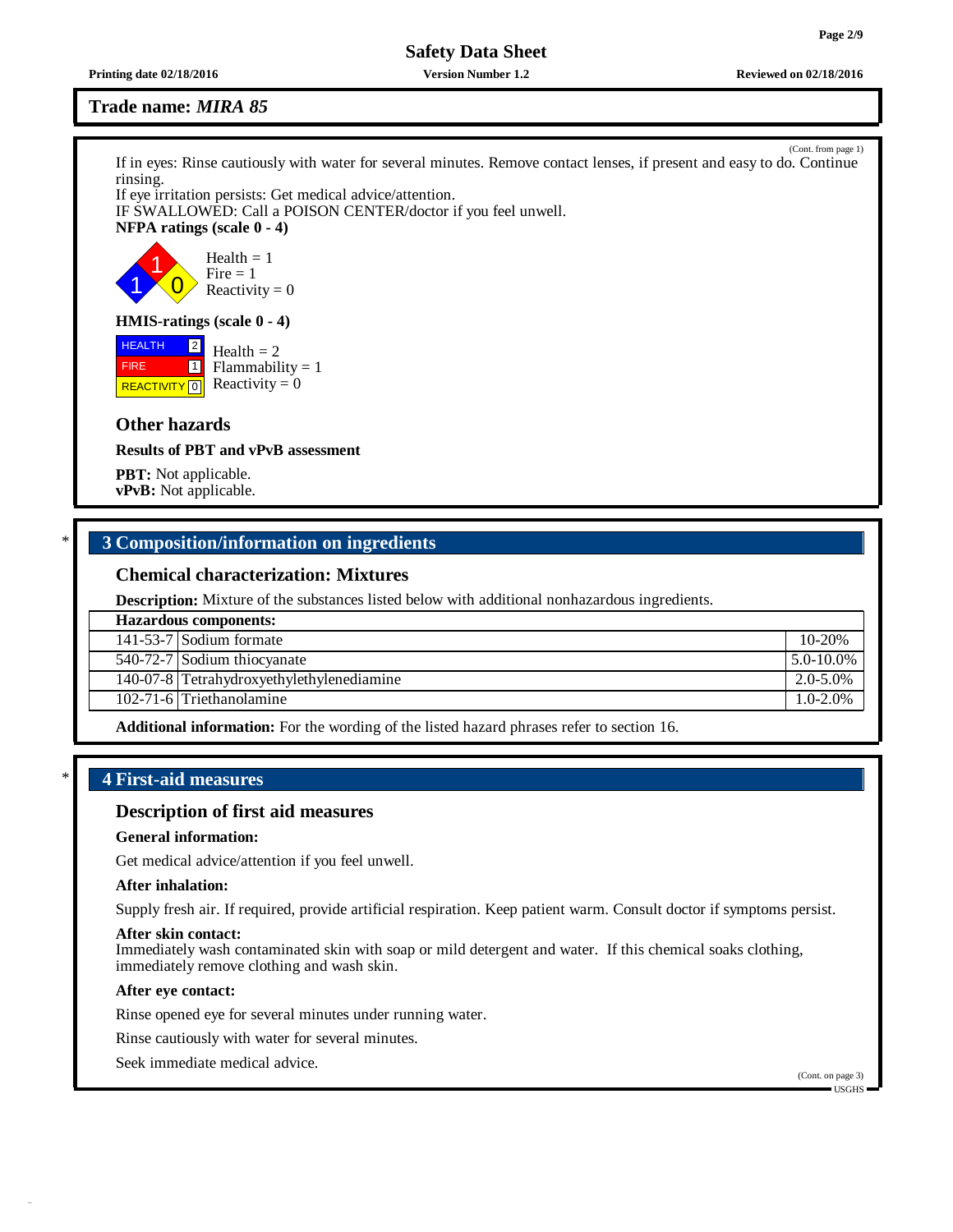**Trade name:** *MIRA 85*

#### **After swallowing:**

Wash out mouth with water

Rinse mouth.

Do not induce vomiting; immediately call for medical help.

Never give anything by mouth to an unconscious person.

# **Information for doctor:**

**Most important symptoms and effects, both acute and delayed** Irritating to eyes.

**Indication of any immediate medical attention and special treatment needed** No further relevant information available.

# **5 Fire-fighting measures**

**Special hazards arising from the substance or mixture** No further relevant information available.

**Additional information** Collect contaminated fire fighting water separately. It must not enter the sewage system.

# **6 Accidental release measures**

# **Personal precautions, protective equipment and emergency procedures**

Wear protective equipment. Keep unprotected persons away.

Use respiratory protective device against the effects of fumes/dust/aerosol.

# **Methods and material for containment and cleaning up:**

Contain and/or absorb spill with inert material (i.e. sand, vermiculite) then place in a suitable container.

Sweep up spilled product into receptacles.

Dispose contaminated material as waste according to section 13 of the SDS.

# **Reference to other sections**

See Section 7 for information on safe handling.

See Section 8 for information on personal protection equipment.

See Section 13 for disposal information.

# \* **7 Handling and storage**

# **Handling:**

### **Precautions for safe handling**

Open and handle receptacle with care.

Prevent formation of aerosols. Avoid contact with eyes, skin and clothing. Do not take internally. Practice good personal hygiene to avoid ingestion. Use only with adequate ventilation. Wash clothing before reuse. FOR PROFESSIONAL USE ONLY. KEEP OUT OF CHILDREN'S REACH.

(Cont. on page 4)  $\blacksquare$  USGHS

(Cont. from page 2)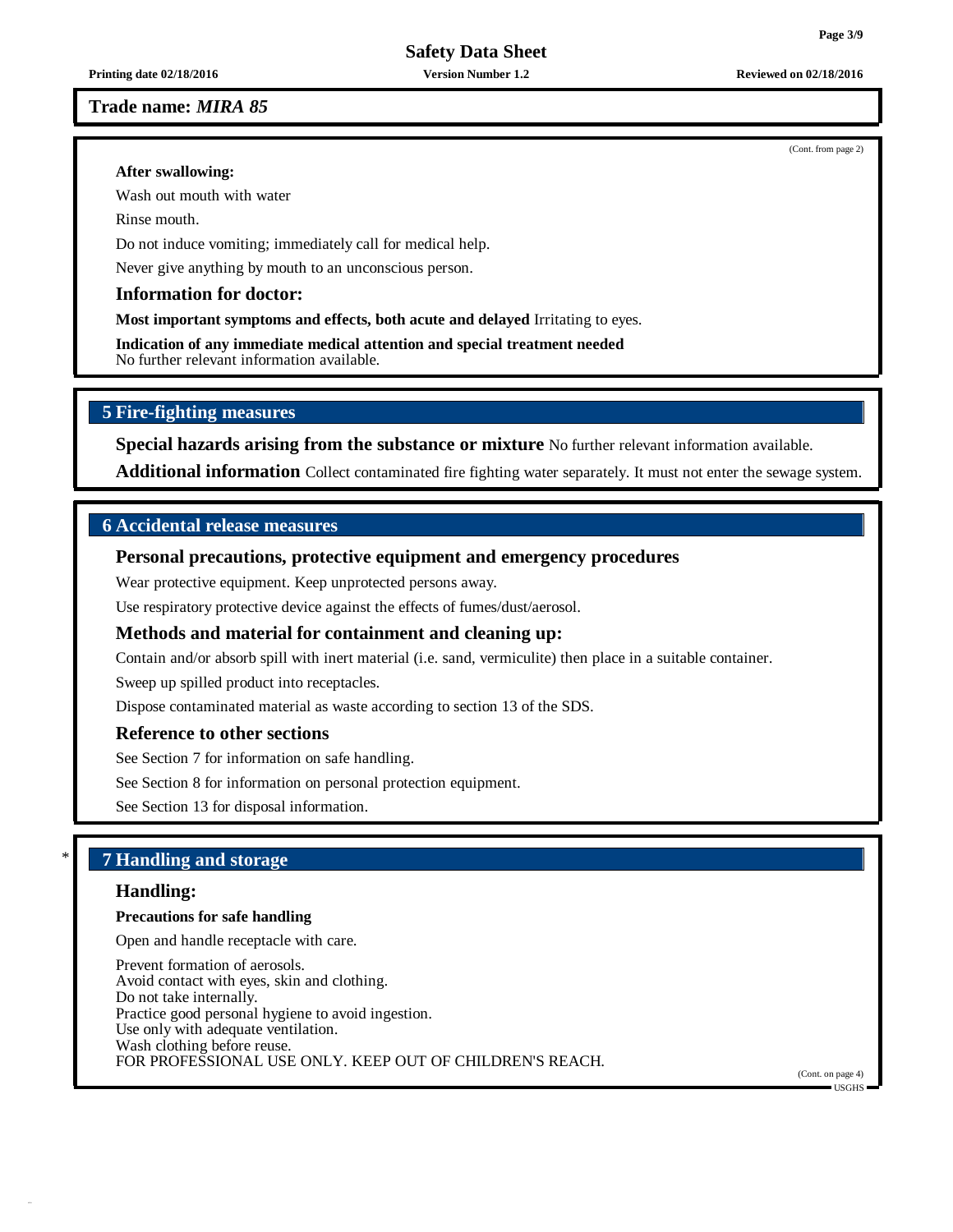**Printing date 02/18/2016 Version Number 1.2 Reviewed on 02/18/2016**

**Trade name:** *MIRA 85*

Avoid contact with eyes.

**Information about protection against explosions and fires:** No special measures required.

# **Conditions for safe storage, including any incompatibilities**

**Storage:**

**Information about storage in one common storage facility:** No special measures required.

**Further information about storage conditions:** Keep receptacle tightly sealed.

**Specific end use(s)** No further relevant information available.

# \* **8 Exposure controls/personal protection**

**Additional information about design of technical systems:** No further data; see item 7.

### **Control parameters**

**Components with limit values that require monitoring at the workplace:**

**102-71-6 Triethanolamine**

TLV (USA) Long-term value: 5 mg/m<sup>3</sup>

**Additional information:** The lists that were valid during the creation were used as basis.

### **Exposure controls**

**Personal protective equipment:**

#### **General protective and hygienic measures:**

Avoid contact with the eyes and skin.

The usual precautionary measures for handling chemicals should be followed.

#### **Breathing equipment:**

Respiratory protection is not normally required. However, a chemical cartridge respirator with organic vapor cartridge and a prefilter for dusts/mists is required at or above the applicable exposure limits (consult exposure guidelines). If no limits exist, use an approved respirator whenever a vapor or mist is generated or if respiratory irritation occurs. Supplied air respirator (SCBA) is required at exposure levels above the capabilities of a chemical cartridge respirator.

#### **Protection of hands:**

Gloves should be worn to prevent skin contact and should be impermeable and resistant to the product. Rubber or other impervious gloves should be worn to prevent skin contact.

#### **Material of gloves**

Gloves should be worn to prevent skin contact and should be impermeable and resistant to the product.

#### **Eye protection:**



Safety glasses with side shield protection.

Safety glasses with side shields should be worn to prevent contact due to splashing. Under high vapor mist concentrations, tightly sealed goggles should be worn.



A face shield should also be worn if there is potential exposure to splash or spray.

(Cont. on page 5)  $\blacksquare$  USGHS

(Cont. from page 3)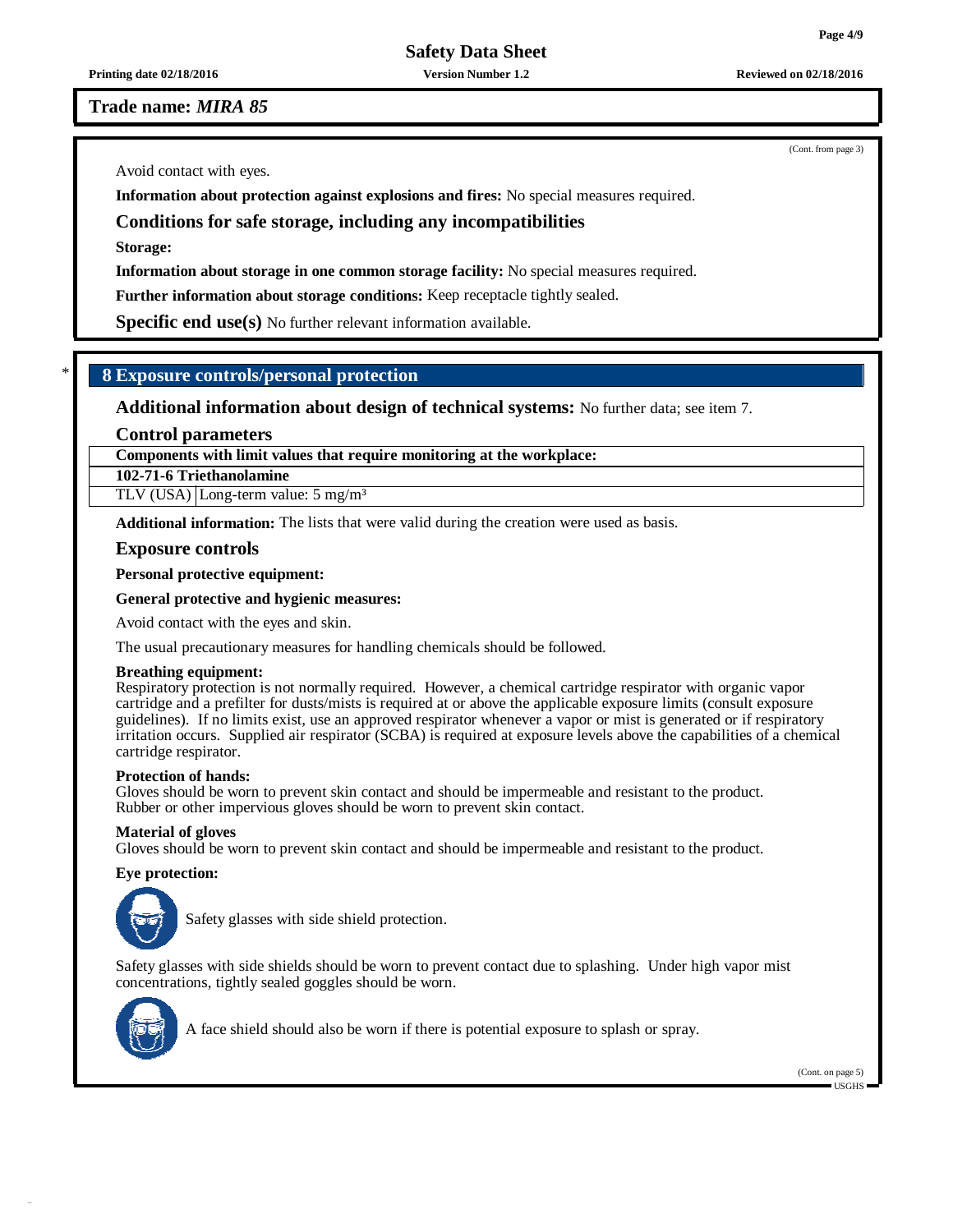# **Trade name:** *MIRA 85*

### **Body protection:**

 $\Gamma$ 

Protective work clothing

Use personal protective equipment as required.

Take off contaminated clothing.

# \* **9 Physical and chemical properties**

| Information on basic physical and chemical properties                                                                                       |                                                                                                                      |  |  |  |
|---------------------------------------------------------------------------------------------------------------------------------------------|----------------------------------------------------------------------------------------------------------------------|--|--|--|
| <b>General Information</b><br>Appearance:<br>Form:<br>Color:<br>Odor:<br><b>Odor threshold:</b>                                             | Liquid<br>According to product specification<br>Characteristic<br>Not determined.                                    |  |  |  |
| pH-value $(\sim)$ at 20 °C (68 °F):                                                                                                         | 8                                                                                                                    |  |  |  |
| <b>Change in condition</b><br><b>Melting point/Melting range:</b><br><b>Boiling point/Boiling range:</b><br><b>Flash point:</b>             | Undetermined.<br>Undetermined.<br>Not applicable.                                                                    |  |  |  |
| <b>Flammability (solid, gaseous):</b>                                                                                                       | Not applicable.                                                                                                      |  |  |  |
| <b>Decomposition temperature:</b><br>Auto igniting:<br>Danger of explosion:                                                                 | Not determined.<br>Product is not selfigniting.<br>Product does not present an explosion hazard.                     |  |  |  |
| <b>Explosion limits:</b><br>Lower:<br><b>Upper:</b><br><b>VOC Content (max):</b>                                                            | Not determined.<br>Not determined.<br>Not determined.                                                                |  |  |  |
| Vapor pressure:<br>Density: (~) at 20 $^{\circ}$ C (68 $^{\circ}$ F)<br><b>Relative density</b><br>Vapor density<br><b>Evaporation rate</b> | Not determined.<br>$1.3$ g/cm <sup>3</sup> (10.849 lbs/gal)<br>Not determined.<br>Not determined.<br>Not determined. |  |  |  |
| Solubility in / Miscibility with<br>Water:                                                                                                  | Not miscible or difficult to mix.                                                                                    |  |  |  |
| <b>Partition coefficient (n-octanol/water):</b> Not determined.                                                                             |                                                                                                                      |  |  |  |
| Viscosity:<br>Dynamic:<br>Kinematic:<br>Molecular weight                                                                                    | Not determined.<br>Not determined.<br>Not applicable.                                                                |  |  |  |
| <b>Other information</b>                                                                                                                    | No further relevant information available.                                                                           |  |  |  |

# \* **10 Stability and reactivity**

**Reactivity** Stable under normal conditions.

(Cont. on page 6) USGHS

(Cont. from page 4)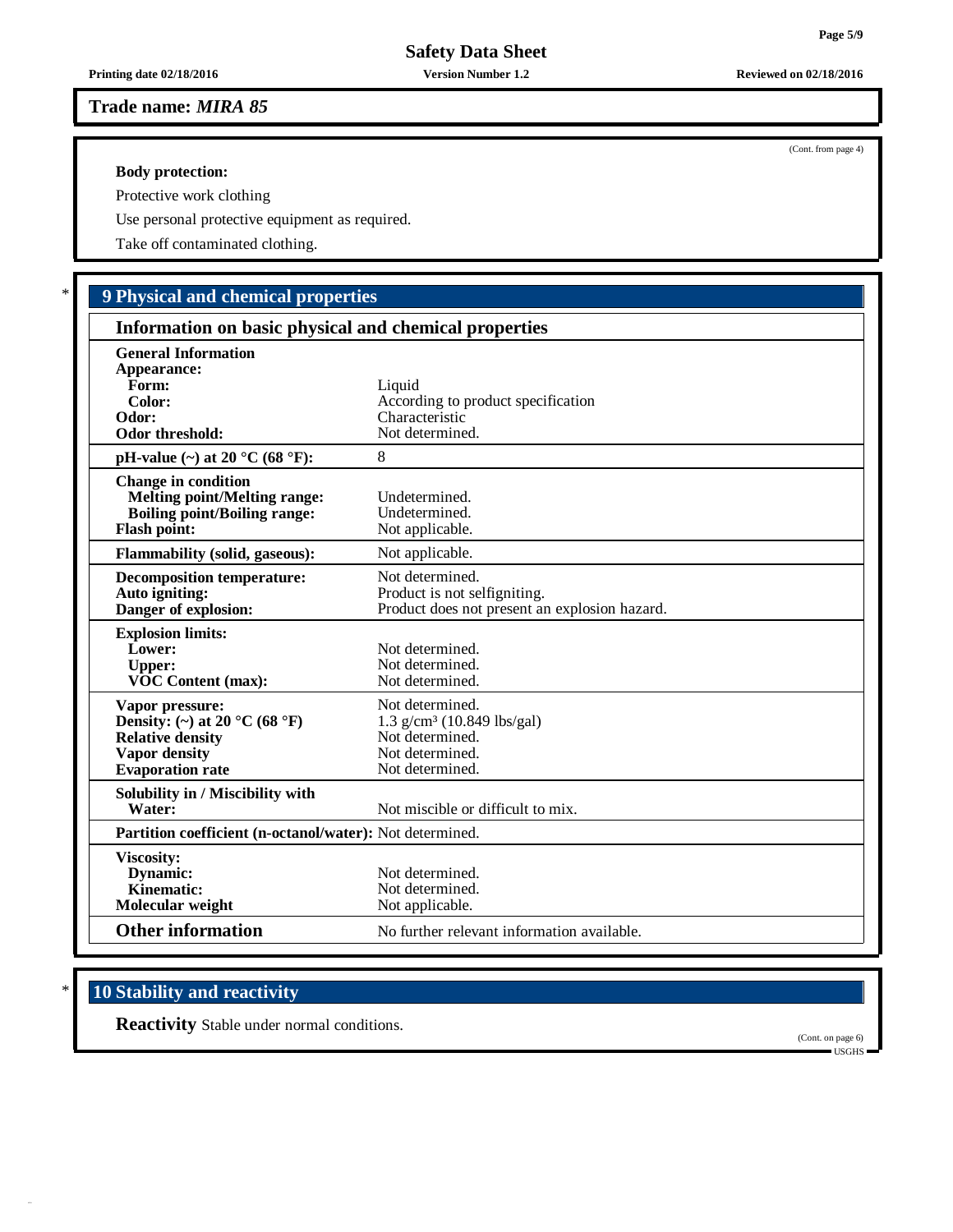**Printing date 02/18/2016 Version Number 1.2 Reviewed on 02/18/2016**

**Trade name:** *MIRA 85*

**Chemical stability**

**Thermal decomposition:** No decomposition if used according to specifications.

**Possibility of hazardous reactions** Contact with acids liberates very toxic gas.

**Conditions to avoid** No further relevant information available.

**Incompatible materials:** No further relevant information available.

**Hazardous decomposition products:** Carbon monoxide and carbon dioxide

**Additional information:** See section 7 for information on handling, storage and conditions to be avoided.

# \* **11 Toxicological information**

# **Information on toxicological effects**

**Acute toxicity:**

| LD/LC50 values relevant for classification: |      |                                                             |  |  |  |  |
|---------------------------------------------|------|-------------------------------------------------------------|--|--|--|--|
| 102-71-6 Triethanolamine                    |      |                                                             |  |  |  |  |
| Oral                                        | LD50 | $\frac{5300 \text{ mg/kg}}{300 \text{ mg/kg}}$ (guinea pig) |  |  |  |  |
|                                             |      | $6400$ mg/kg (rat - male)                                   |  |  |  |  |
| Dermal LD50                                 |      | $ >10000$ mg/kg (rabbit)                                    |  |  |  |  |
|                                             |      | $LC50, 96h$ 11800 mg/l (fish)                               |  |  |  |  |

# **Primary irritant effect:**

**on the skin:** No irritating effect expected

**on the eye:** Irritating to eyes.

**inhalation:** No irritating effect expected

**Ingestion:**

#### **Additional toxicological information:**

#### **102-71-6 Triethanolamine**

NOEC/NOEL 16 mg/l (crustaceans) (Chronic NOEC)

**Carcinogenic categories**

**IARC (International Agency for Research on Cancer) Human Carcinogenicity: Group 1- Positive, Group 2A- Probable, Group 2B- Possible, Group 3- Not Classifiable**

102-71-6 Triethanolamine 3

**NTP (National Toxicology Program)**

**K–Known to be carcinogenic, R–May reasonably be anticipated to be carcinogenic**

None of the ingredients is listed.

**OSHA-Ca (Occupational Safety & Health Administration)**

None of the ingredients is listed.

 $\blacksquare$  USGHS (Cont. on page 7)

(Cont. from page 5)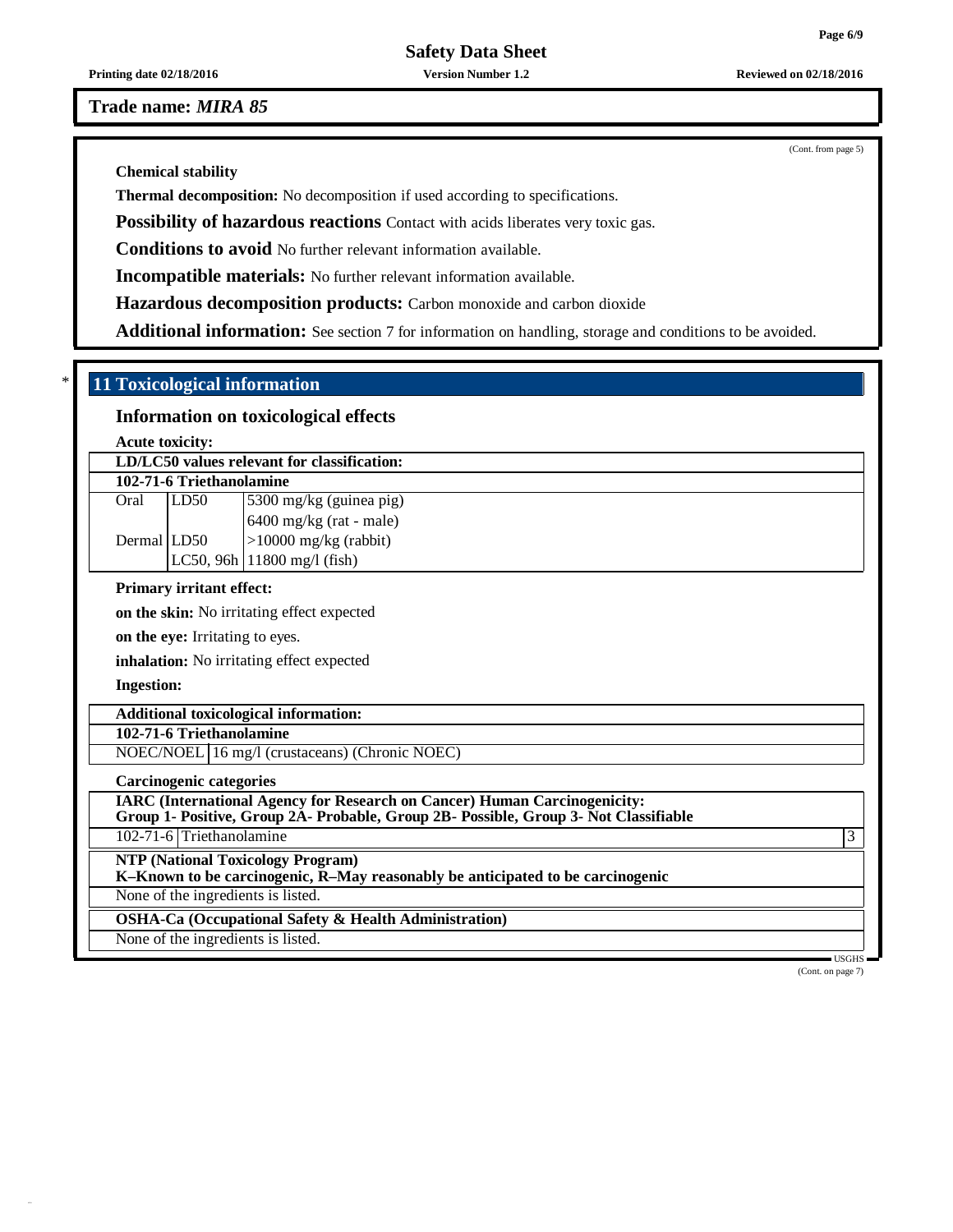(Cont. from page 6)

**Safety Data Sheet**

**Printing date 02/18/2016 Version Number 1.2 Reviewed on 02/18/2016**

# **Trade name:** *MIRA 85*

# \* **12 Ecological information**

### **Toxicity**

# **Aquatic toxicity:**

# **102-71-6 Triethanolamine**

EC50, 48h 609.88 mg/l (daphnia magna)

EC50, 72h  $\vert$  512 mg/l (algae)

**Persistence and degradability** No further relevant information available.

# **Behavior in environmental systems:**

**Bioaccumulative potential** No further relevant information available.

**Mobility in soil** No further relevant information available.

# **Additional ecological information:**

**General notes:** Not known to be hazardous to water.

# **Results of PBT and vPvB assessment**

**PBT:** Not applicable. **vPvB:** Not applicable.

**Other adverse effects** No further relevant information available.

# \* **13 Disposal considerations**

**Waste treatment methods** Comply with Federal, State and local regulations.

**Recommendation:**



Must not be disposed of together with household garbage. Do not allow product to reach sewage system.

# **Uncleaned packagings:**

**Recommendation:** Disposal must be made according to official regulations.

| <b>UN-Number</b>                  |                 |  |
|-----------------------------------|-----------------|--|
| DOT, ADR, ADN, IMDG, IATA         | Not applicable. |  |
| UN proper shipping name           |                 |  |
| DOT, ADR, ADN, IMDG, IATA         | Not applicable. |  |
| <b>Transport hazard class(es)</b> |                 |  |
| DOT, ADR, ADN, IMDG, IATA         |                 |  |
| <b>Class</b>                      | Not applicable. |  |
| <b>Packing group</b>              |                 |  |
| DOT, ADR, IMDG, IATA              | Not applicable. |  |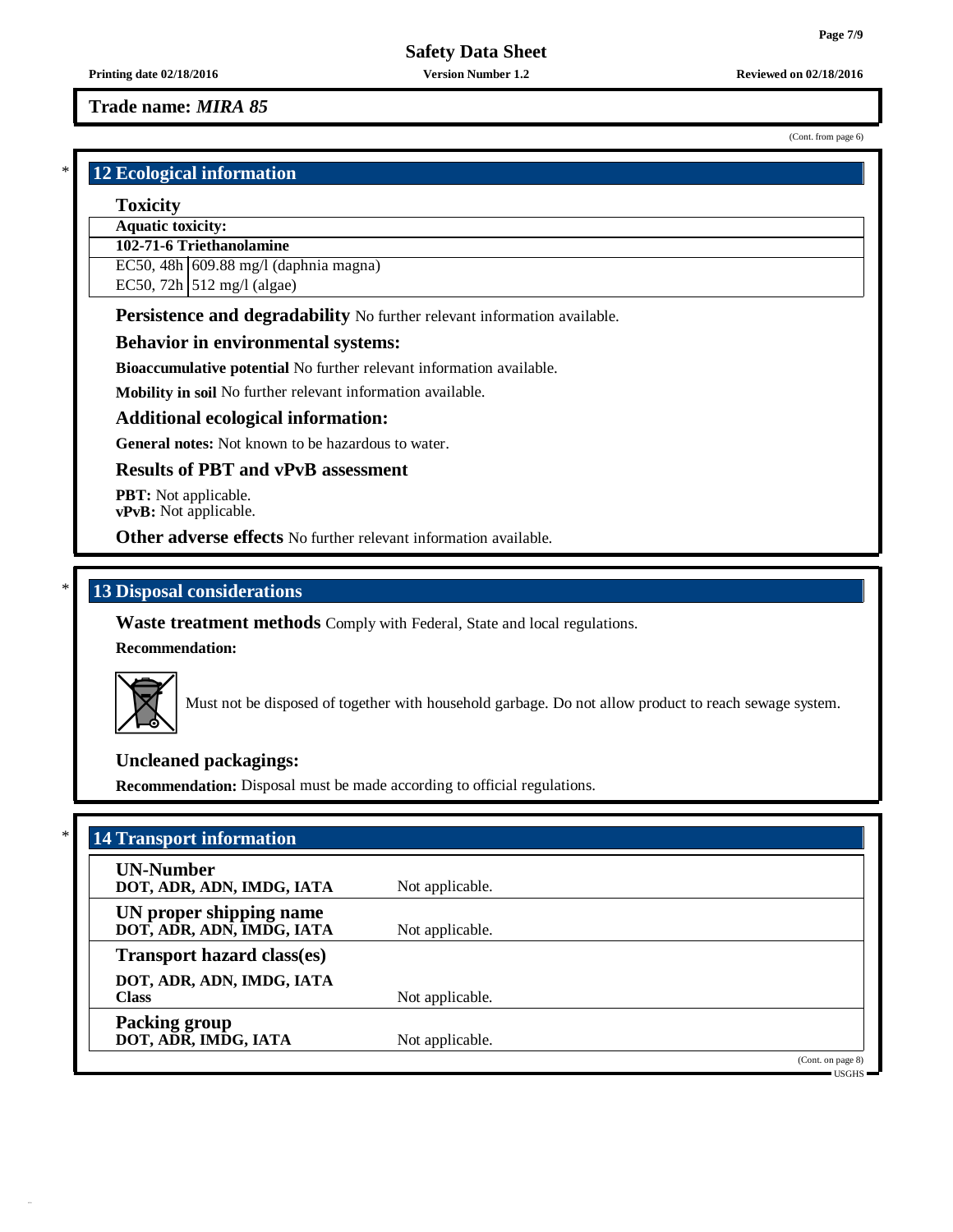**Printing date 02/18/2016 Version Number 1.2 Reviewed on 02/18/2016**

**Trade name:** *MIRA 85*

|                                                    | (Cont. from page 7)                                                                                      |
|----------------------------------------------------|----------------------------------------------------------------------------------------------------------|
| <b>Environmental hazards:</b><br>Marine pollutant: | No                                                                                                       |
| <b>Special precautions for user</b>                | Not applicable.                                                                                          |
|                                                    | Transport/Additional information: Not classified as a dangerous good for transport by road, rail or air. |
| <b>DOT</b>                                         |                                                                                                          |
| <b>Remarks:</b>                                    | Not Regulated.                                                                                           |
| UN "Model Regulation":                             | Not applicable.                                                                                          |

# \* **15 Regulatory information**

| <b>SARA (Superfund Amendments and Reauthorization Act)</b>                                   |                         |  |  |  |
|----------------------------------------------------------------------------------------------|-------------------------|--|--|--|
| Section 302/304 (extremely hazardous substances):                                            |                         |  |  |  |
| None of the ingredients is listed.                                                           |                         |  |  |  |
| Section 313 Reportable Ingredients (Chemicals present below reporting threshold are exempt): |                         |  |  |  |
| None of the ingredients is listed.                                                           |                         |  |  |  |
| <b>SARA Section 312/Tier I &amp; II Hazard Categories:</b>                                   |                         |  |  |  |
| Health Delayed (chronic)<br>No.<br>Flammable<br>N <sub>o</sub>                               |                         |  |  |  |
| Reactive<br>No                                                                               |                         |  |  |  |
| No<br>Pressure                                                                               |                         |  |  |  |
| Health Immediate (acute)<br>Yes                                                              |                         |  |  |  |
| <b>North America Chemical Inventory Status</b>                                               |                         |  |  |  |
| <b>TSCA (Toxic Substances Control Act - United States):</b>                                  |                         |  |  |  |
| All ingredients are listed or exempt from listing unless otherwise noted below.              |                         |  |  |  |
| <b>CEPA</b> (Canadian DSL):                                                                  |                         |  |  |  |
| All ingredients are listed or exempt from listing unless otherwise noted below.              |                         |  |  |  |
| <b>Right to Know Ingredient Disclosure</b>                                                   |                         |  |  |  |
| 8061-52-7 Calcium lignin sulfonate                                                           |                         |  |  |  |
| 7732-18-5 Water                                                                              |                         |  |  |  |
| <b>California Proposition 65</b>                                                             |                         |  |  |  |
| <b>Chemicals known to cause cancer:</b>                                                      |                         |  |  |  |
| None of the ingredients is listed.                                                           |                         |  |  |  |
| Chemicals known to cause reproductive toxicity for females:                                  |                         |  |  |  |
| None of the ingredients is listed.                                                           |                         |  |  |  |
| Chemicals known to cause reproductive toxicity for males:                                    |                         |  |  |  |
| None of the ingredients is listed.                                                           |                         |  |  |  |
| Chemicals known to cause developmental toxicity:                                             |                         |  |  |  |
| 67-56-1 Methanol                                                                             |                         |  |  |  |
| <b>Carcinogenicity Categories</b>                                                            |                         |  |  |  |
| <b>EPA (Environmental Protection Agency)</b>                                                 |                         |  |  |  |
| None of the ingredients is listed.                                                           |                         |  |  |  |
| <b>TLV-ACGIH (THE American Conference of Governmental Industrial Hygienists)</b>             |                         |  |  |  |
| Human Carcinogen - A1 Confirmed, A2 Suspected, A3 Unknown Relevance, A4 Not Classifiable     |                         |  |  |  |
| Triethanolamine                                                                              | A3<br>(Cont. on page 9) |  |  |  |

USGHS